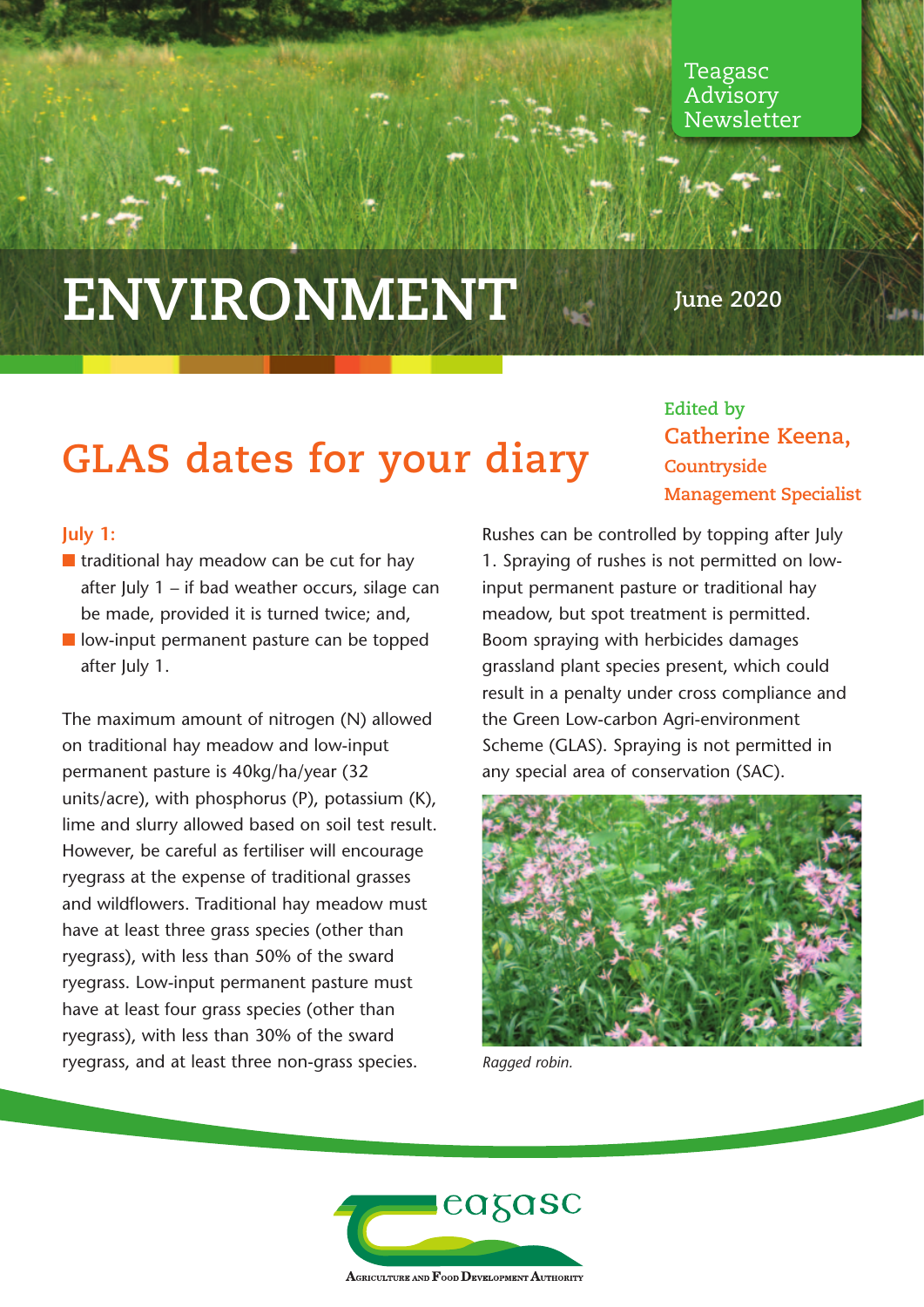### **Sustainable use of grassland herbicides**

It is essential for farmers to take great care and follow best-practice procedures when using pesticides, in particular grassland herbicides.

#### **Herbicides and water quality**

Monitoring of drinking water in Ireland continues (**Table 1**) to detect exceedances above the standard (0.1mg/L) for certain herbicides. Although trends in annual results are positive, showing a reduction in exceedances and supplies affected, efforts by all must continue. The chemicals causing the greatest problems are: MCPA (e.g., Agritox, Agroxone 50, M50, Mortone, NU46); and, 2-D, 4-D (e.g., Bandock EW, D50, Mortox 50). These compounds known as phenoxy acids are highly soluble in water, more persistent in the environment and widely used. Two other herbicides with high usage and causing increasing concern are fluroxypyr (e.g., Galaxy, Hurler, Doxstar Pro), and glyphosate (e.g., Roundup, Gallup). These four grassland herbicides accounted for over 84% of exceedances in 2019. A single drop of MCPA can contaminate a stream for more than 30km. Herbicides can contaminate surface or ground water by point sources or diffuse sources.

Point sources are losses in the farmyard: leaks from storage and spills from handling (mixing, filling and washing). Diffuse sources are losses in the field due to spray drift, surface run-off and drainage.

**Table 1: Exceedances in drinking water supplies (Environmental Protection Agency (EPA)).**

|      | No. of<br>exceedances | No. of<br>supplies |
|------|-----------------------|--------------------|
| 2019 | 82                    | 27                 |
| 2018 | 85                    | 34                 |
| 2017 | 150                   | 49                 |
| 2016 | 137                   | 44                 |

**A single drop of MCPA can contaminate a stream for more than 30km.**



*Herbicides can contaminate water by point sources or diffuse sources.*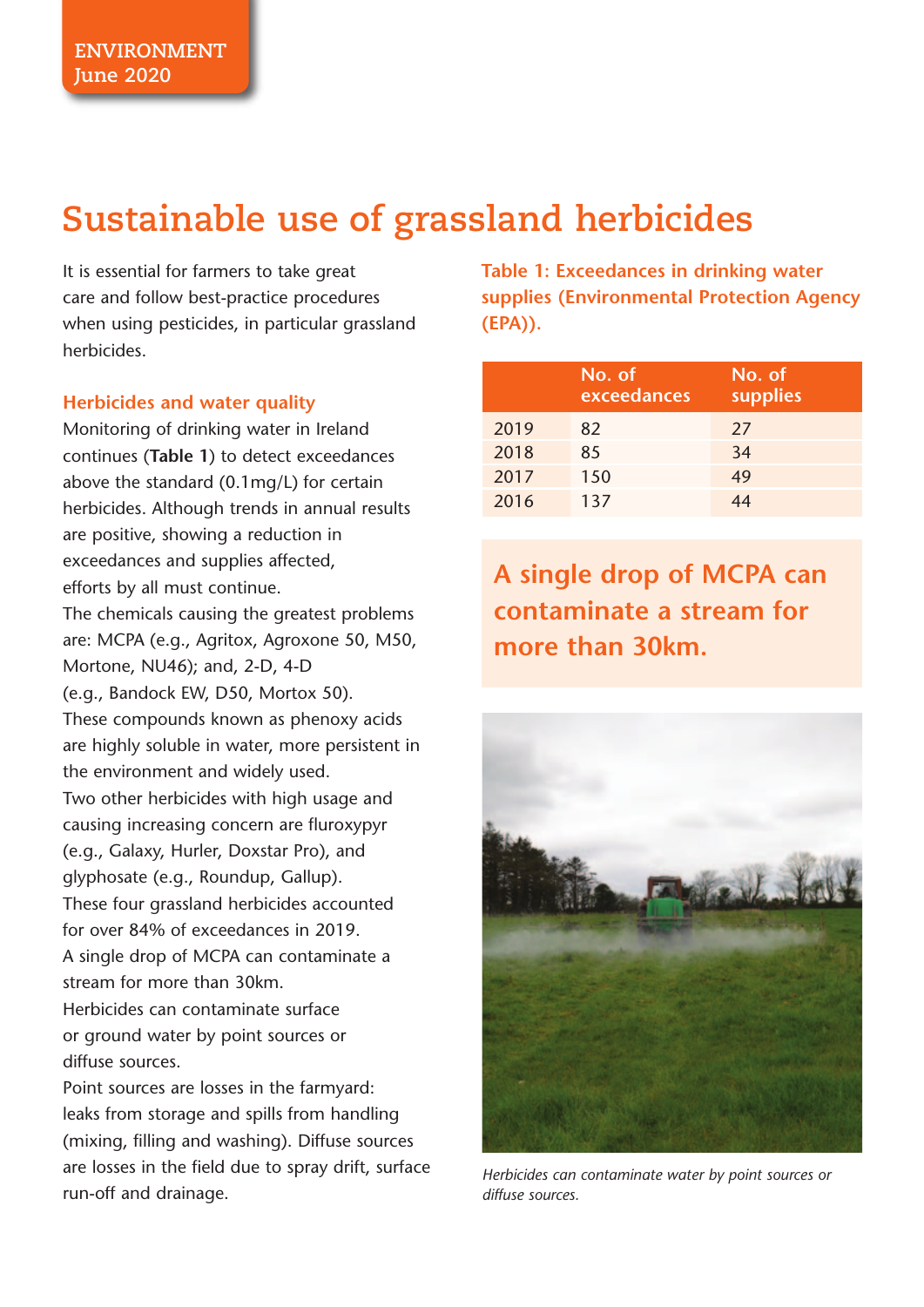### **Consider non-spraying methods first**

Frequent topping, timely fertilisation, application of lime and good drainage will help limit rushes spreading. Having a fertile soil with adequate levels of N, P and K, along with a suitable pH for grass growth is critical. Avoid poaching, over grazing or damage to grass swards. These are important principles of integrated pest management (IPM), a key requirement of the Sustainable Use Directive (SUD).

Implement best management practice at the risky stages of handling and using herbicides:

- $\blacksquare$  the applicator must be a trained professional pesticide user;
- $\blacksquare$  application equipment must be well maintained, regularly calibrated and tested every three years – weed lickers and smaller boom sprayers (<3m) will be included in the testing regulation by end of 2020;
- $\blacksquare$  use appropriate personal protective equipment (PPE) – check safety data sheet;
- $\blacksquare$  minimise transport risks from retailer to farm and from farm to field – avoid accidents;
- $\blacksquare$  read and follow label instructions (correct use, correct rate, correct time);
- $\blacksquare$  use the approved application method (e.g., MCPA is not licensed for use in a weed licker/wiper or knapsack);
- $\blacksquare$  choose the lowest-risk strategy where water bodies are at risk, e.g., weed licking rushes with glyphosate or reducing the volume of chemical by spot spraying;
- $\blacksquare$  avoid spills, especially when handling the concentrated product – have a containment system in place to catch spills, e.g., drip tray;
- $\blacksquare$  foil lids from MCPA containers should be put back into the triple-rinsed containers and the cap screwed tightly on with the rinsate added to the sprayer;
- **n** spray the tank washings (internal rinsing) and clean down the external parts of the sprayer in the field – don't discard sprayer washings on a yard or gravel area, as they can potentially enter a water body;
- $\blacksquare$  never fill the sprayer directly from a watercourse;
- $\blacksquare$  fill sprayers where losses to water bodies cannot occur;
- $\blacksquare$  be aware of the location of water bodies on the farm – take note of the buffer zone for the chemical and comply with the specified unsprayed strip (distance on label: generally 1-5m and dependent on sprayer nozzles used) – MCPA is a minimum of 5m;
- $\blacksquare$  comply with safeguard zones for protection of groundwater/drinking water abstractions (up to 200m);
- **n** spray when conditions are suitable: on a calm day, vegetation dry, no heavy rainfall for more than two days, land reasonably dry (no tyre marks), and a young crop of healthy weeds;
- **n** do not apply on waterlogged or poorly draining soils that slope steeply towards a water body, or any other vulnerable area leading directly to surface or groundwater (e.g., karst);
- $\blacksquare$  avoid band spraying within 5m of field drains filled towards the surface with stone (high-risk pathway) – spot spraying is a safer option; and,
- $\blacksquare$  use a wetting/sticking agent if possible to improve herbicide uptake.